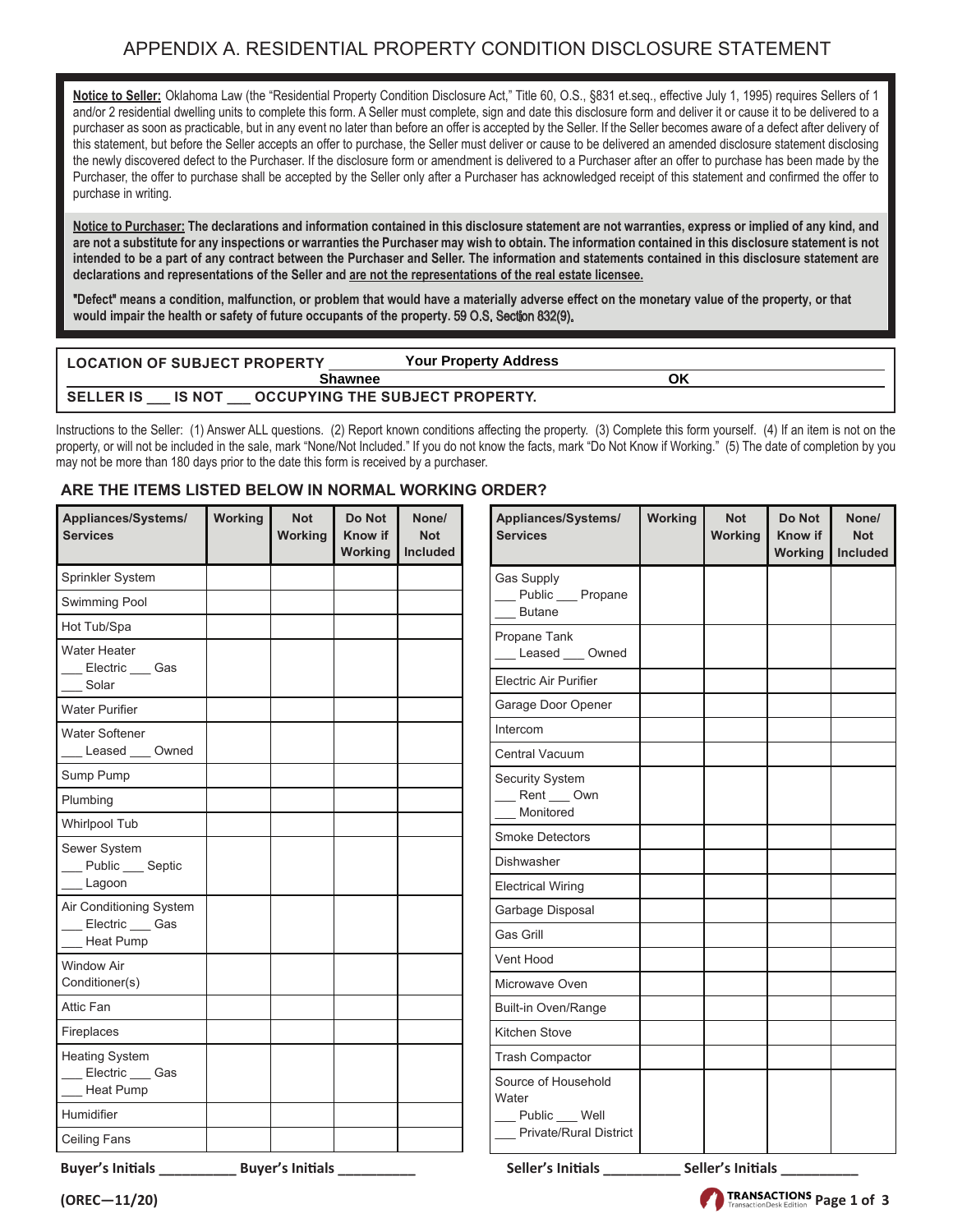**\_\_\_\_\_\_\_\_\_\_\_\_\_\_\_\_\_\_\_\_\_\_\_\_\_\_\_\_\_\_\_\_\_\_\_\_\_\_\_\_\_\_\_\_\_\_\_\_\_\_\_\_\_\_\_\_\_\_\_\_\_\_\_\_\_\_\_\_\_\_\_\_\_\_\_\_\_\_\_\_\_\_\_\_\_\_\_\_\_\_\_\_\_\_\_\_\_\_\_\_\_\_\_\_\_\_\_\_\_\_\_\_\_\_\_\_\_\_\_ Shawnee OK**

IF YOU ANSWERED Not Working to any items on page one, please explain. Attach additional pages with your signature.

\_\_\_\_\_\_\_\_\_\_\_\_\_\_\_\_\_\_\_\_\_\_\_\_\_\_\_\_\_\_\_\_\_\_\_\_\_\_\_\_\_\_\_\_\_\_\_\_\_\_\_\_\_\_\_\_\_\_\_\_\_\_\_\_\_\_\_\_\_\_\_\_\_\_\_\_\_\_\_\_\_\_\_\_\_\_\_\_\_\_\_\_\_\_\_\_\_\_\_\_\_\_\_\_\_\_\_

| <b>Zoning and Historical</b><br>1. Property is zoned: (Check One) ___ residential _____ commercial _____ historical ___ office ___ agricultural ___ industrial                                        |       |           |  |  |
|-------------------------------------------------------------------------------------------------------------------------------------------------------------------------------------------------------|-------|-----------|--|--|
| urban conservation ___ other ___ unknown                                                                                                                                                              |       |           |  |  |
| 2. Is the property designated as historical or located in a registered historical district? Yes ______ No ______                                                                                      |       |           |  |  |
| <b>Flood and Water</b>                                                                                                                                                                                | Yes   | <b>No</b> |  |  |
| 3. What is the flood zone status of the property? ____                                                                                                                                                |       |           |  |  |
| 4. Are you aware if the property is located in a floodway as defined in the Oklahoma Floodplain Management Act?                                                                                       |       |           |  |  |
| 5. Are you aware of any flood insurance requirements concerning the property?                                                                                                                         |       |           |  |  |
| 6. Are you aware of any flood insurance on the property?                                                                                                                                              |       |           |  |  |
| 7. Are you aware of the property being damaged or affected by flood, storm run-off, sewer backup, draining or grading defects?                                                                        |       |           |  |  |
| 8. Are you aware of any surface or ground water drainage systems which assist in draining the property, e.g. "French Drains?"                                                                         |       |           |  |  |
| 9. Are you aware of any occurrence of water in the heating and air conditioning duct system?                                                                                                          |       |           |  |  |
| 10. Are you aware of water seepage, leakage or other draining defects in any of the improvements on the property?                                                                                     |       |           |  |  |
| <b>Additions/Alterations/Repairs</b>                                                                                                                                                                  | Yes I | <b>No</b> |  |  |
| 11. Are you aware of any additions being made without required permits?                                                                                                                               |       |           |  |  |
| 12. Are you aware of any previous foundation repairs?                                                                                                                                                 |       |           |  |  |
| 13. Are you aware of any alterations or repairs having been made to correct defects?                                                                                                                  |       |           |  |  |
| 14. Are you aware of any defect or condition affecting the interior or exterior walls, ceilings, roof structure, slab/foundation, basement/storm<br>cellar, floors, windows, doors, fences or garage? |       |           |  |  |
| 15. Are you aware of the roof covering ever being repaired or replaced during your ownership of the property?                                                                                         |       |           |  |  |
| 16. Approximate age of roof covering, if known _____________ number of layers, if known ______                                                                                                        |       |           |  |  |
| 17. Do you know of any current defects with the roof covering?                                                                                                                                        |       |           |  |  |
| 18. Are you aware of treatment for termite or wood-destroying organism infestation?                                                                                                                   |       |           |  |  |
| 19. Are you aware of a termite bait system installed on the property?                                                                                                                                 |       |           |  |  |
| 20. If yes, is it being monitored by a licensed exterminating company? If yes, annual cost \$                                                                                                         |       |           |  |  |
| 21. Are you aware of any damage caused by termites or wood-destroying organisms?                                                                                                                      |       |           |  |  |
| 22. Are you aware of major fire, tornado, hail, earthquake or wind damage?                                                                                                                            |       |           |  |  |
| 23. Have you ever received payment on an insurance claim for damages to residential property and/or any improvements which were not<br>repaired?                                                      |       |           |  |  |
| 24. Are you aware of defects pertaining to sewer, septic, lateral lines or aerobic system?                                                                                                            |       |           |  |  |
| <b>Environmental (Continued on Page 3)</b>                                                                                                                                                            | Yes   | <b>No</b> |  |  |
| 25. Are you aware of the presence of asbestos?                                                                                                                                                        |       |           |  |  |
| 26. Are you aware of the presence of radon gas?                                                                                                                                                       |       |           |  |  |
| 27. Have you tested for radon gas?                                                                                                                                                                    |       |           |  |  |
| 28. Are you aware of the presence of lead-based paint?                                                                                                                                                |       |           |  |  |
| 29. Have you tested for lead-based paint?                                                                                                                                                             |       |           |  |  |
| 30. Are you aware of any underground storage tanks on the property?                                                                                                                                   |       |           |  |  |
| 31. Are you aware of the presence of a landfill on the property?                                                                                                                                      |       |           |  |  |
| 32. Are you aware of the existence of hazardous or regulated materials and other conditions having an environmental impact?                                                                           |       |           |  |  |
| 33. Are you aware of the existence of prior manufacturing of methamphetamine?                                                                                                                         |       |           |  |  |
| 34. Have you had the property inspected for mold?                                                                                                                                                     |       |           |  |  |
| 35. Are you aware of any remedial treatment for mold on the property?                                                                                                                                 |       |           |  |  |
| 36. Are you aware of any condition on the property that would impair the health or safety of the occupants?                                                                                           |       |           |  |  |
| Buyer's Initials<br>Seller's Initials<br><b>Buyer's Initials</b><br>Seller's Initials                                                                                                                 |       |           |  |  |

 $(OREC-11/20)$  **TRANSACTIONS** Page 2 of 3